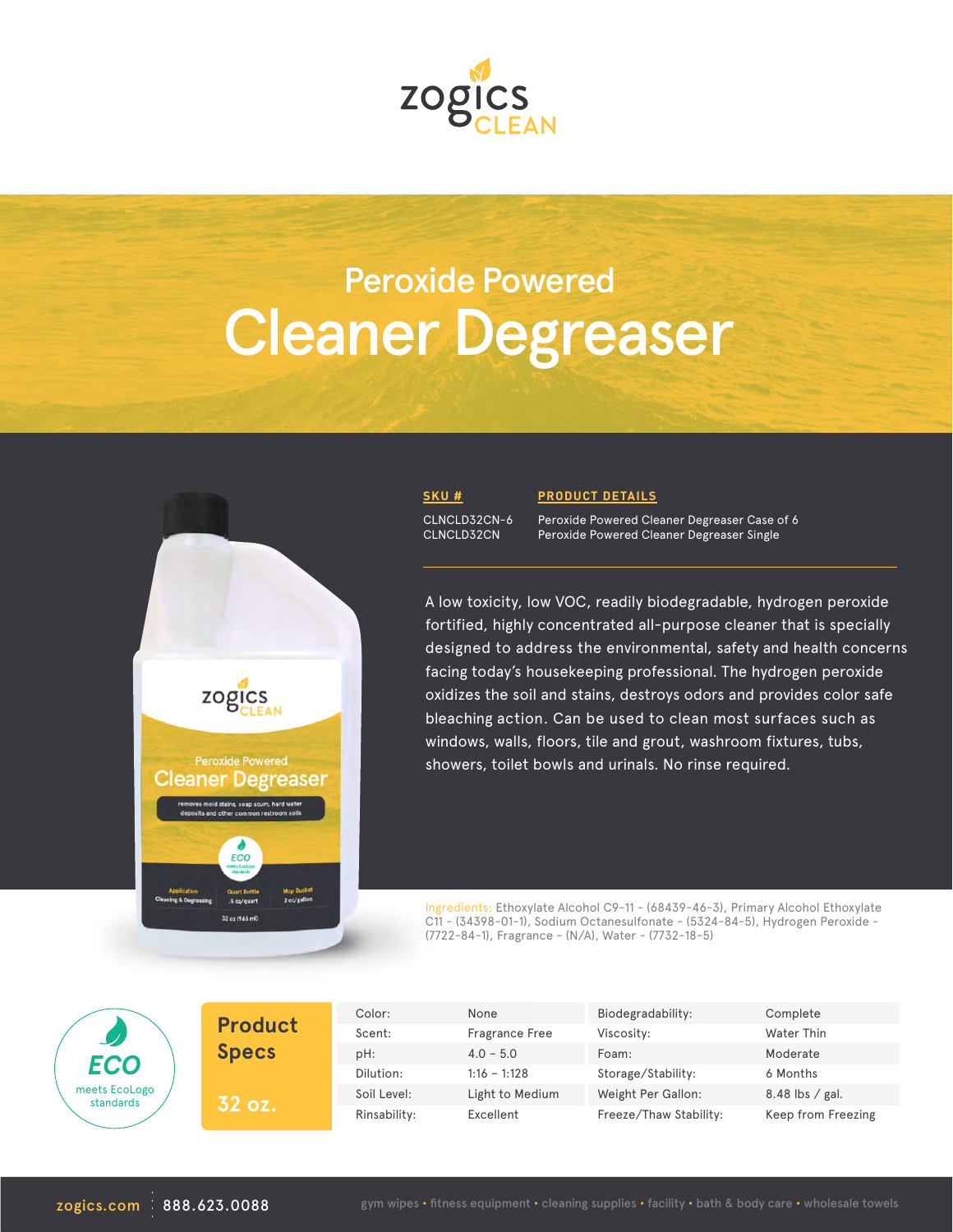

### Cleaner Degreaser Peroxide Powered

#### Dilution Guidelines & Directions for Use

#### **General Purpose Cleaning: Dilution: 1:64**

Dilute 1 to 2 ounces of product per gallon of water. Apply with spray, mop, sponge, or cloth to surfaces to be cleaned. If necessary, agitate to help remove excessive soils. Wipe dry with clean cloth or rinse with clean water as needed.

#### **Bathroom/Tile Cleaning: Dilution: 1:32**

Dilute 4 ounces of product per gallon of water. Apply with spray, mop, sponge, or cloth to surfaces to be cleaned. If necessary, agitate to help remove excessive soils. Wipe dry with clean cloth or rinse with clean water as needed.

#### **Floor Cleaning: Dilution: 1:128**

Dilute 1 ounce of product per gallon of water in mop bucket or auto scrubber. Mop or auto scrub floors with cleaning solution. Pick up soil and excess cleaner with clean mop or vacuum suction. Rinse mops frequently and change solution as needed.

#### **General Purpose Degreaser: Dilution: 1:16**

Diluted 8 ounces of product per gallon of water. Apply with spray, mop, sponge, or cloth to surfaces to be cleaned. If necessary, agitate to help remove excessive soils. Wipe dry with clean cloth or rinse with clean water as needed.

#### **Carpet Cleaning: Dilution: 1:128**

Dilute 1 ounce of product per gallon of water. Fill extraction equipment and extract carpet. If necessary, use as a pre-spray. Allow product to dwell 3-5 minutes, and then extract carpet with a rinse and neutralizer.

*Use unheated tap water when diluting product. These directions are flexible rather than specific. In many cases a more dilute solution can be used, while for extreme conditions a less dilute solution may be used.*

## **Easy to Dilute**

**1 oz chamber is marked with a 1/2 oz increment**

**Transparent bottles and marked measurements make it easy to accurately pour precise amounts of concentrate**

**Simply squeeze bottle to fill the 1 oz chamber and pour**



**HAZARD STATEMENTS:** Causes serious eye irritation. Causes skin irritation. May be harmful if swallowed. **PRECAUTIONARY STATEMENTS:** Do not get in eyes, on skin, or on clothing. Wear protective gloves/protective clothing/eye protection/face protection. Wash thoroughly after handling. Avoid release to the environment. Keep out of reach of children. **FIRST AID: IF IN EYES:** Rinse cautiously with water for several minutes. Remove contact lenses, if present and easy to do. Continue rinsing. If eye irritation persists, get medical advice/attention. **IF ON SKIN:** Gently wash with plenty of soap and water. If skin irritation occurs, get medical advice/attention. Take contaminated clothing and wash before reuse. **IF SWALLOWED:** Call a Poison Center or doctor/physician if you feel unwell. **STORAGE:** Store in area inaccessible to children. Wear eye protection, rubber gloves when handling concentrate. Close container after use. **SPILL/LEAK:** Avoid walking in product. Wipe up or otherwise flush small spills to sanitary sewer. **DISPOSAL:** Dispose of contents/container in accordance with local, state, and federal regulations.

**!**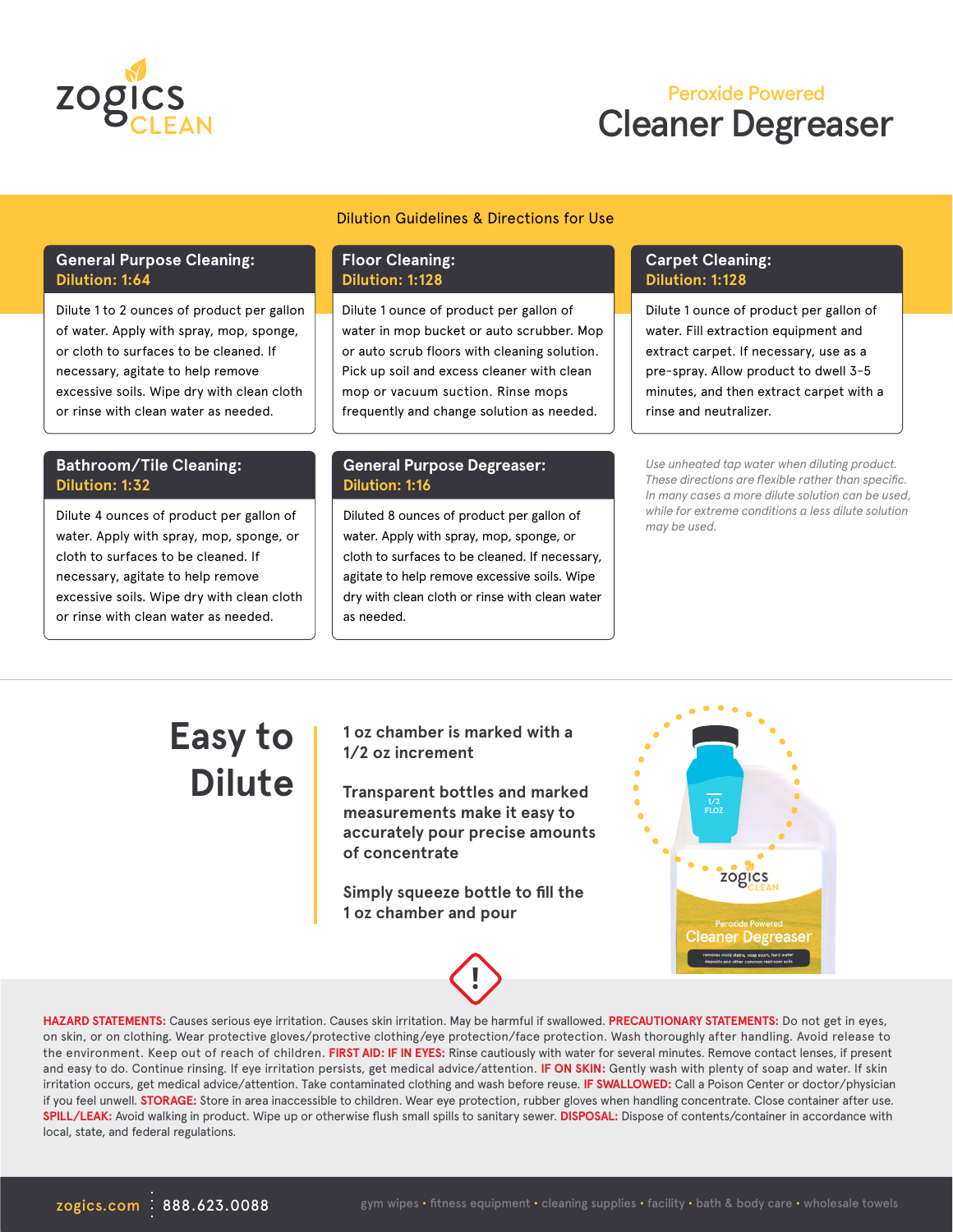| <b>ZOGICS</b><br>Meet the full lineup $\rightarrow$                                                                                                            | rogics.<br>Cleaner<br><b>General Purpose</b><br>Cleaner                                              | togics<br>Non-Ammoniated<br><b>Glass Cleaner</b>                                                                           | rogies<br><b>Organic Acid</b><br><b>Restroom Cleaner</b>                                                                                                                                                    | zogics<br><b>Peroxide Powered</b><br><b>Cleaner Degreaser</b>                                                                                                                                                      | <b>All Surface</b><br><b>Neutral Cleaner</b>                                                                                 | rogics<br>Smoke & Odor<br>Eliminator                                                                               |  |  |  |
|----------------------------------------------------------------------------------------------------------------------------------------------------------------|------------------------------------------------------------------------------------------------------|----------------------------------------------------------------------------------------------------------------------------|-------------------------------------------------------------------------------------------------------------------------------------------------------------------------------------------------------------|--------------------------------------------------------------------------------------------------------------------------------------------------------------------------------------------------------------------|------------------------------------------------------------------------------------------------------------------------------|--------------------------------------------------------------------------------------------------------------------|--|--|--|
| Purpose                                                                                                                                                        | · Ideal for scrubbing<br>& recoats<br>· Great for all<br>cleaning applications<br>· Everyday cleaner | · Cleans & shines<br>glass<br>· Non-streaking                                                                              | · Removes stains from<br>ceramic tile & grouting<br>· Great for everyday use<br>· Cleans soap scum,<br>mold, mildew, hard<br>water deposits,<br>rust, etc.                                                  | · All purpose cleaner<br>works on virtually<br>any surface<br>· Destroys odors<br>· Color safe<br>bleaching action<br>· No-rinse formula                                                                           | · For everyday<br>floor cleaning<br>· Neutral pH won't<br>dull finishes<br>· Works well on stone<br>& marble surfaces        | Destroys (not masks)<br>malodors<br>· Leaves pleasant<br>fragrance<br>Safe on most surfaces<br>not harmed by water |  |  |  |
| Use on These<br><b>Surfaces</b>                                                                                                                                | · Floors<br>· Rubber flooring<br>· Most surfaces that<br>aren't harmed<br>by water                   | · Glass<br>· Mirrors<br>· Sinks<br>· Countertops<br>· Stainless Steel<br>· Most surfaces that<br>aren't harmed<br>by water | · Glass<br>· Mirrors<br>· Sinks<br>· Countertops<br>· Stainless Steel<br>· Most surfaces that<br>aren't harmed<br>by water                                                                                  | · Floors<br>· Rubber Flooring<br>· Bathroom surfaces<br>$\cdot$ Tile<br>· Grout<br>· Most surfaces that<br>aren't harmed<br>by water                                                                               | · Floors<br>· Rubber Flooring<br>· Exercise mats<br>· Stone<br>· Marble<br>· Most surfaces that<br>aren't harmed<br>by water | · Floors<br>· Rubber Flooring<br>Exercise mats<br>· Fabric<br>· Ideal sprayed as<br>air freshener                  |  |  |  |
| Price                                                                                                                                                          | \$6.95<br>(unit)<br>\$31.95<br>(case of 6)                                                           | \$10.95<br>(unit)<br>\$49.95<br>(case of 6)                                                                                | \$10.95<br>(unit)<br>\$52.95<br>(case of 6)                                                                                                                                                                 | \$8.95<br>(unit)<br>\$41.95<br>(case of 6)                                                                                                                                                                         | \$5.95<br>(unit)<br>\$28.95<br>(case of 6)                                                                                   | \$8.95<br>(unit)<br>\$40.95<br>(case of 6)                                                                         |  |  |  |
| Volume                                                                                                                                                         | 32 oz<br>$(946$ ml)                                                                                  | 32 oz<br>$(946$ ml)                                                                                                        | 32 oz<br>$(946$ ml)                                                                                                                                                                                         | 32 oz<br>$(946$ ml)                                                                                                                                                                                                | 32 oz<br>$(946$ ml)                                                                                                          | 32 oz<br>$(946$ ml)                                                                                                |  |  |  |
| Recommended<br><b>Dilution Rates</b>                                                                                                                           | 1:32<br>(4 ounces / gal)                                                                             | 1:40<br>(3.2 ounces / gal)                                                                                                 | <b>General Purpose Cleaning</b><br>1:16<br>(8 ounces / gal)<br>Locker Rooms & Showers<br>1:8<br>(16 ounces / gal)<br>Toilet Bowls & Urinals<br>1:8<br>(16 ounces / gal)                                     | <b>General Purpose Cleaning</b><br>1:64<br>(2 ounces / gal)<br>Floor Cleaning<br>1:128<br>$(1$ ounce / gal)<br>Bathroom & Tile<br>1:32<br>(4 ounces / gal)<br>Degreasing<br>1:16<br>(8 ounces / gal)               | <b>General Purpose Cleaning</b><br>1:16<br>(8 ounces / gal)<br>Floor Cleaning<br>1:128<br>$(1$ ounce / gal)                  | 1:32<br>(4 ounces / gal)                                                                                           |  |  |  |
| Divide dilution ratio into 128 (gallon) or 32 (quart)<br>How to determine ounces per gallon / quart<br>Example: 1:32 Dilution - 128 / 32 = 4 ounces per gallon |                                                                                                      |                                                                                                                            |                                                                                                                                                                                                             |                                                                                                                                                                                                                    |                                                                                                                              |                                                                                                                    |  |  |  |
| <b>How Much</b><br>Ready-to-Use<br><b>Solution Do I Get?</b>                                                                                                   | 8<br>gallons<br>32<br>quarts                                                                         | 10<br>gallons<br>40<br>quarts                                                                                              | <b>General Purpose Cleaning</b><br>4<br>16<br>quarts<br>gallons<br>Locker Rooms & Showers<br>$\overline{2}$<br>8<br>gallons<br>quarts<br>Toilet Bowls & Urinals<br>$\overline{2}$<br>8<br>gallons<br>quarts | <b>General Purpose Cleaning</b><br>16<br>64<br>gallons<br>quarts<br>Floor Cleaning<br>32<br>128<br>gallons<br>quarts<br>Bathroom & Tile<br>8<br>32<br>gallons quarts<br>Degreasing<br>4<br>16<br>gallons<br>quarts | <b>General Purpose Cleaning</b><br>4<br>16<br>gallons<br>quarts<br>Floor Cleaning<br>32<br>128<br>gallons<br>quarts          | 8<br>gallons<br>32<br>quarts                                                                                       |  |  |  |